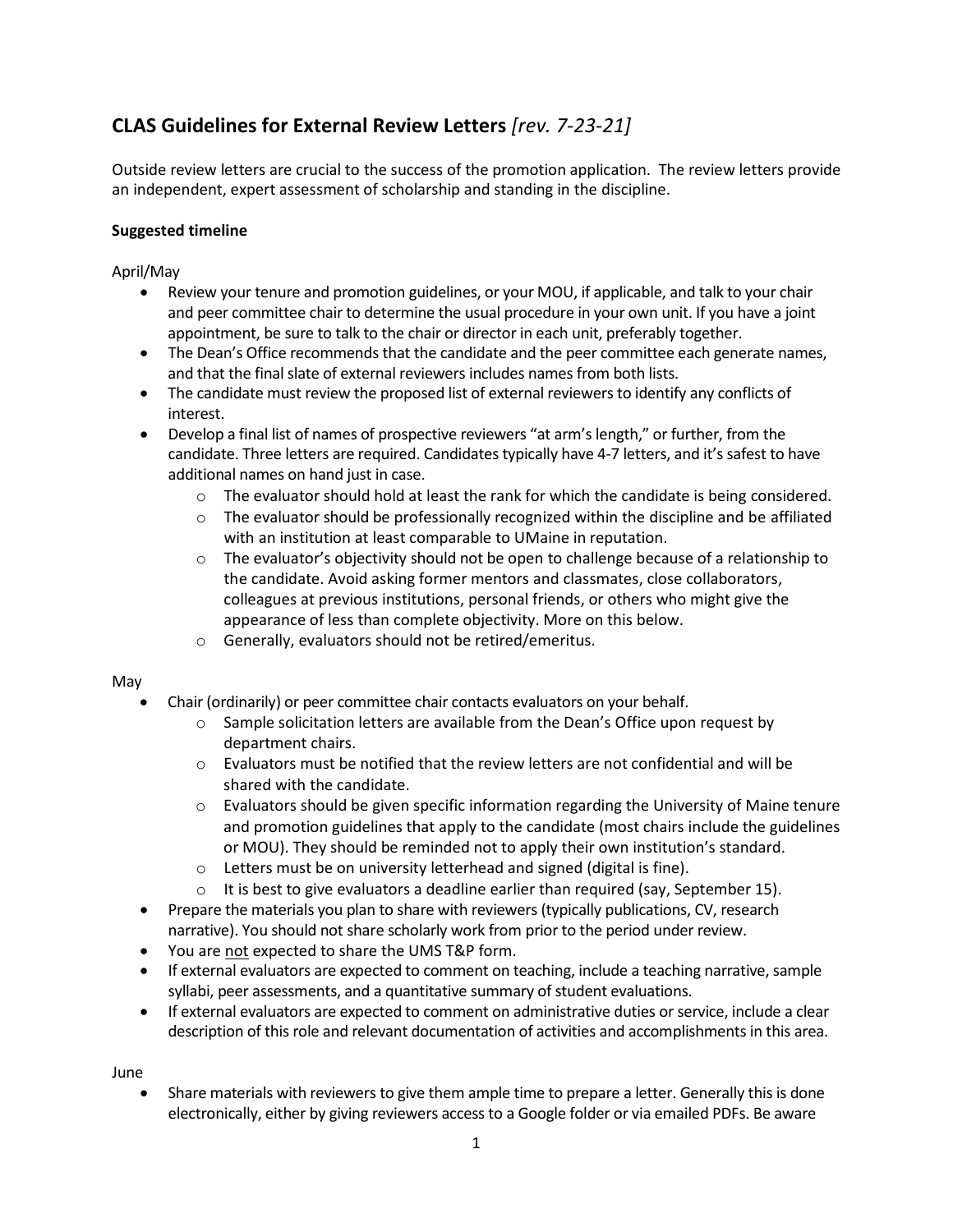that if you share a single Google folder with multiple reviewers, their identities will be disclosed to one another.

• Ideally, the reviewers will have 10-12 weeks to read the material and compose a detailed assessment of the candidate's published work, overall research program, stature in the field, and potential for future impact.

July-September

- As letters come in, the department chair or peer committee chair adds them to the candidate's Google drive folder.
- The chair should stay on top of which letters are in and should send reminders to evaluators if necessary.
- Individual departments' practices differ on exactly when external letters are shared with candidates.
- T&P candidate selects three letters that will go forward to the UMS Board of Trustees with tenure applications.

## FAQ on External Review Letters

*1. What exactly do you mean by an "arm's length" relationship to my external reviewers?*

Your external reviewers cannot be close collaborators or former advisers. You may have sat on the same panel at a conference with a potential evaluator, but you shouldn't have co-organized that panel. You may both have published pieces in a special issue of a journal, but you shouldn't have co-authored an article or co-edited that issue. They should have nothing to gain or lose through their assessment of your work. Here's one way to think of it: the reviewer should not be personally invested in your tenure and/or promotion case. They should be acting out of a sense of their own professionalism and duty of service to the profession, not out of any perceived pressure from or personal obligation to you, or from possible benefit or risk to their own reputation.

*2. My field is very small. I know everyone well. What do I do?*

Consider how you are defining "my field." Can you broaden it a little? It is probably better to take the risk of asking someone slightly adjacent to your field, than of asking someone whose letter might be viewed with suspicion or rejected due to a conflict of interest. At the very least, you will need to clearly state your relationship to your reviewers in the cover sheet. And be aware that external evaluators themselves are usually upfront about any existing relationship in the letter itself.

*3. I have a good publication record, but I have not done a great job of networking. Can my external reviewers include people whom I have never met?*

Yes, absolutely.

*4. I have a really wide range of research interests. How am I ever going to find reviewers capable of evaluating all of it?*

Think of your review letters holistically. Not every individual reviewer has to be an expert on/speak to your every area of research, but together, the letters should address the full range of your scholarly productivity.